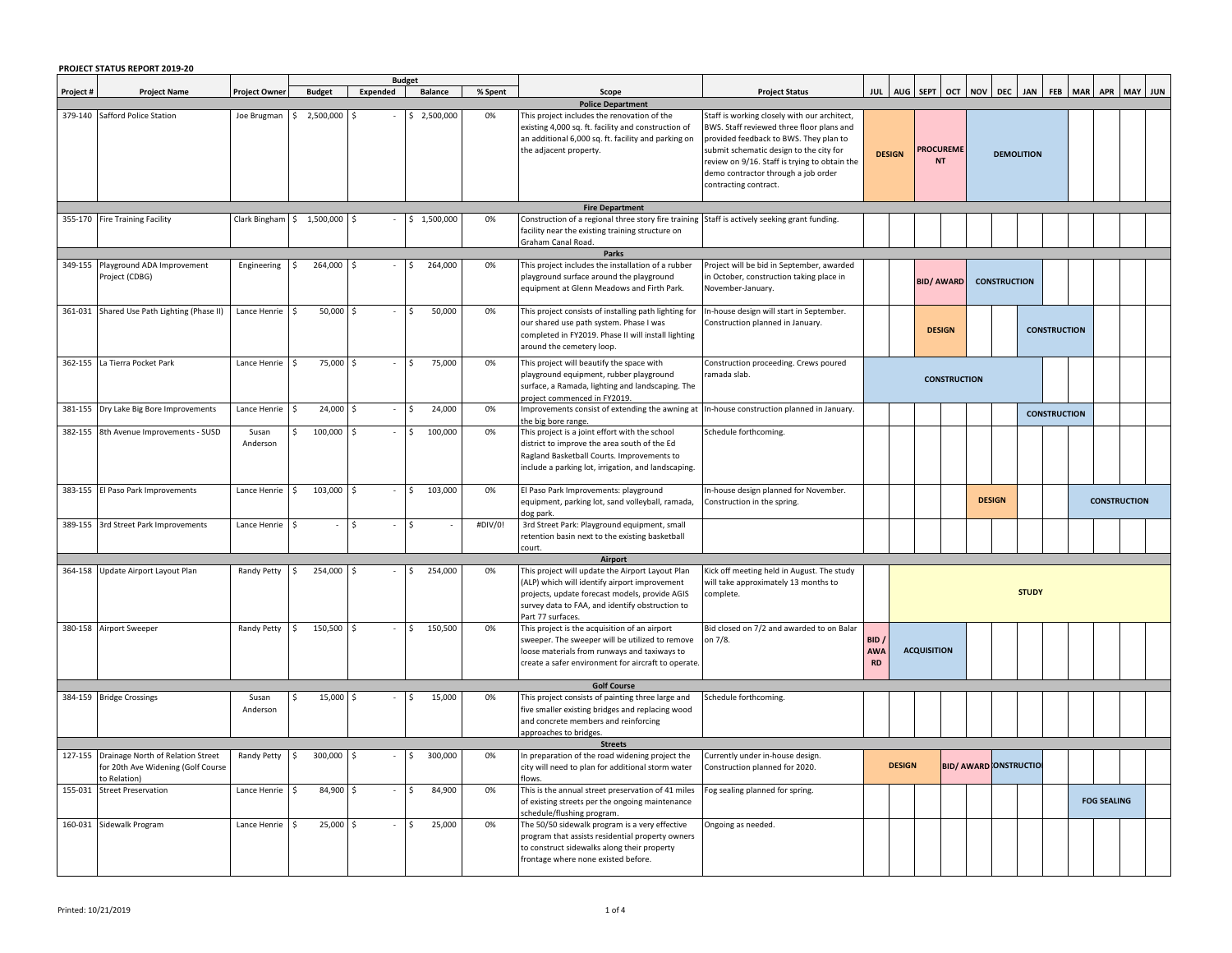|           |                                                                                |               |                            |                     | <b>Budget</b>      |         |                                                                                                                                                                                                                                                                                                                                                                                                                                                                                                                                          |                                                                                                                                                                                                                                                                                                                                                                                                                                                                                                       |                                          |               |                   |                   |                       |                       |            |                     |  |         |  |  |  |
|-----------|--------------------------------------------------------------------------------|---------------|----------------------------|---------------------|--------------------|---------|------------------------------------------------------------------------------------------------------------------------------------------------------------------------------------------------------------------------------------------------------------------------------------------------------------------------------------------------------------------------------------------------------------------------------------------------------------------------------------------------------------------------------------------|-------------------------------------------------------------------------------------------------------------------------------------------------------------------------------------------------------------------------------------------------------------------------------------------------------------------------------------------------------------------------------------------------------------------------------------------------------------------------------------------------------|------------------------------------------|---------------|-------------------|-------------------|-----------------------|-----------------------|------------|---------------------|--|---------|--|--|--|
| Project # | <b>Project Name</b>                                                            | Project Owner | <b>Budget</b>              | Expended            | <b>Balance</b>     | % Spent | Scope                                                                                                                                                                                                                                                                                                                                                                                                                                                                                                                                    | <b>Project Status</b>                                                                                                                                                                                                                                                                                                                                                                                                                                                                                 |                                          | JUL AUG SEPT  |                   |                   | OCT NOV DEC JAN       |                       | <b>FEB</b> | MAR APR             |  | MAY JUN |  |  |  |
|           | 270-031 Drainage Improvements                                                  | Lance Henrie  | 195,000                    |                     | 195,000            | 0%      | Annual funding to address citywide drainage<br>improvements or repairs to existing drainage<br>infrastructure. Planned improvements for 2020:<br>1) Cover open drainage 2nd Ave from Relation to<br>16th St, staff is currently exploring this option to<br>ensure that this is a feasible solution; 2) Storm<br>drain replacement on 10th Ave from Relation St<br>to Rose Ln; 3) Drainage from 5th Ave/12th Street<br>to the Union Canal, this project will be completed<br>in three phases beginning in 2020 and competing<br>in 2023. | Construction planned to begin in the fall.                                                                                                                                                                                                                                                                                                                                                                                                                                                            |                                          |               |                   |                   |                       | <b>CONSTRUCTION</b>   |            |                     |  |         |  |  |  |
|           | 299-031 Sidewalk Improvements                                                  | Lance Henrie  | Ŝ.<br>$50,000$ \$          |                     | 50,000             | 0%      | This project consists of replacing sections of<br>sidewalk at various locations throughout the City.<br>Planned for 2020: sidewalks on both sides of 11th<br>Ave from Main St to 8th St.                                                                                                                                                                                                                                                                                                                                                 | In-house design will begin in August.<br>Project will be bid in November and<br>awarded in December. Construction<br>tentatively planned for January.                                                                                                                                                                                                                                                                                                                                                 |                                          | <b>DESIGN</b> |                   | <b>BID/ AWARD</b> |                       | <b>CONSTRUCTION</b>   |            |                     |  |         |  |  |  |
|           | 367-031 Firth Park Parking Lot                                                 | Lance Henrie  | 100,000 \$<br>$\mathsf{S}$ |                     | 100,000<br>$\zeta$ | 0%      | This project consists of a small one-way parking<br>lot west of the Ramada's on 11th Avenue.                                                                                                                                                                                                                                                                                                                                                                                                                                             | Schedule forthcoming.                                                                                                                                                                                                                                                                                                                                                                                                                                                                                 |                                          |               |                   |                   |                       | BID /<br><b>AWARD</b> |            |                     |  |         |  |  |  |
| 369-031   | NRCS Watershed Plan & Study                                                    | Randy Petty   | 650,000 \$<br>Ŝ            |                     | 650,000            | 0%      | This project working with NRCS will develop a<br>watershed plan and environmental assessment<br>for the Graveyard Wash Flood Retaining<br>Structure.                                                                                                                                                                                                                                                                                                                                                                                     | The Council approved the grant. We are<br>currently executing the agreement.                                                                                                                                                                                                                                                                                                                                                                                                                          |                                          |               |                   |                   |                       |                       |            |                     |  |         |  |  |  |
|           | 373-031 East 8th Street Improvements                                           | Randy Petty   | 850,000 \$<br>\$           |                     | 850,000<br>$\leq$  | 0%      | This project consists of rebuilding East 8th Street<br>between 1st Avenue and US 70. The project will<br>include curb and gutter. This project also includes<br>the construction of the East 7th Street/Pine<br>Avenue connection and 7th Street chip seal.                                                                                                                                                                                                                                                                              | Currently under in-house design<br>Construction planned for 2020.                                                                                                                                                                                                                                                                                                                                                                                                                                     | <b>DESIGN</b>                            |               | <b>BID/ AWARD</b> |                   | <b>CONSTRUCTION</b>   |                       |            |                     |  |         |  |  |  |
|           | 385-031 10th Avenue Retention / Road<br>nprovements                            | Lance Henrie  | 275,000 \$<br>\$           |                     | 275,000<br>Š.      | 0%      | This project is the design and construction of a<br>retention basin, storm drain, curb, gutter and<br>sidewalks on 10th Avenue between 10th Street<br>and Union Canal                                                                                                                                                                                                                                                                                                                                                                    | Schedule forthcoming. Susan needs to have<br>the parcel rezoned. Please keep her<br>apprised of schedule.                                                                                                                                                                                                                                                                                                                                                                                             |                                          |               | <b>DESIGN</b>     |                   | BID /<br><b>AWARD</b> |                       |            | <b>CONSTRUCTION</b> |  |         |  |  |  |
|           |                                                                                |               |                            |                     |                    |         | Water                                                                                                                                                                                                                                                                                                                                                                                                                                                                                                                                    |                                                                                                                                                                                                                                                                                                                                                                                                                                                                                                       |                                          |               |                   |                   |                       |                       |            |                     |  |         |  |  |  |
| 66-544    | New Water Source Exploration                                                   | Morgan Seale  | 79,500<br>\$               | -\$                 | 79,500<br>\$       | 0%      | This project may include exploratory drilling, flow<br>and quality testing of existing wells, hydrogeology<br>consulting, etc.                                                                                                                                                                                                                                                                                                                                                                                                           | These funds are to be used needed for<br>quality testing and exploration. We are not<br>pursuing any at this time.                                                                                                                                                                                                                                                                                                                                                                                    |                                          |               |                   |                   |                       |                       |            |                     |  |         |  |  |  |
| 66-636    | Sanchez Bridge Upgrade &<br>Freatment Plant                                    | Gale Hedges   | \$<br>10,000               | $\ddot{\mathsf{S}}$ | 10,000<br>\$.      | 0%      | Bowman Consulting is in the process of updating<br>the blending plan study completed in 2013, they<br>will also compare treatment vs blending.                                                                                                                                                                                                                                                                                                                                                                                           | Study is proceeding.                                                                                                                                                                                                                                                                                                                                                                                                                                                                                  | <b>STUDY</b>                             |               |                   |                   |                       |                       |            |                     |  |         |  |  |  |
| 66-637    | 20th Avenue Upgrade & Extension                                                | Gale Hedges   | 160,000 \$<br>\$           |                     | 160,000            | 0%      | This project consists of Phase II, from 26th Street<br>to Golf Course Road. Construction will be<br>completed using in-house forces.                                                                                                                                                                                                                                                                                                                                                                                                     | Construction is proceeding.                                                                                                                                                                                                                                                                                                                                                                                                                                                                           | <b>CONSTRUCTION</b>                      |               |                   |                   |                       |                       |            |                     |  |         |  |  |  |
| 66-675    | <b>AC Main Renewals</b>                                                        | Gale Hedges   | 70,000 \$<br>\$            |                     | 70,000<br>Š.       | 0%      | This is a VI phase project that consists of replacing In-house design will begin in fall.<br>12" AC main. Phases I-V have been. The final<br>phase, Hoisington is planned for 2020.                                                                                                                                                                                                                                                                                                                                                      | Construction planned for spring.                                                                                                                                                                                                                                                                                                                                                                                                                                                                      |                                          |               | <b>DESIGN</b>     |                   |                       |                       |            | <b>CONSTRUCTION</b> |  |         |  |  |  |
| 66-683    | Bonita Main Upgrade Phase IV (FMI<br>Analytical-Lone Star Rd) - WIFA<br>Funded | Gale Hedges   | $$2,234,000$ \$            |                     | \$2,234,000        | 0%      | This project involves upgrading 10" main to 12"<br>main. Project limits are from the FMI Analytical<br>Center to Lone Star Road.                                                                                                                                                                                                                                                                                                                                                                                                         | This is a WIFA funded project and we are<br>currently going through environmental<br>clearance. Westland Resources will begin<br>Historical Properties Treatment Plan Phase I<br>as soon as the proper permits have been<br>acquired from the Arizona State Museum,<br>ADOT and Graham County. The San Carlos<br>Apache Tribe had until July 3 to respond to<br>the Memorandum of Agreement. Westland<br>is currently revising the HPTP to satisfy<br>ADOT. Once executed the WIFA loan can<br>close. | <b>ENVIRONMENTAL</b><br><b>CLEARANCE</b> |               |                   | <b>BID/ AWARD</b> | <b>CONSTRUCTION</b>   |                       |            |                     |  |         |  |  |  |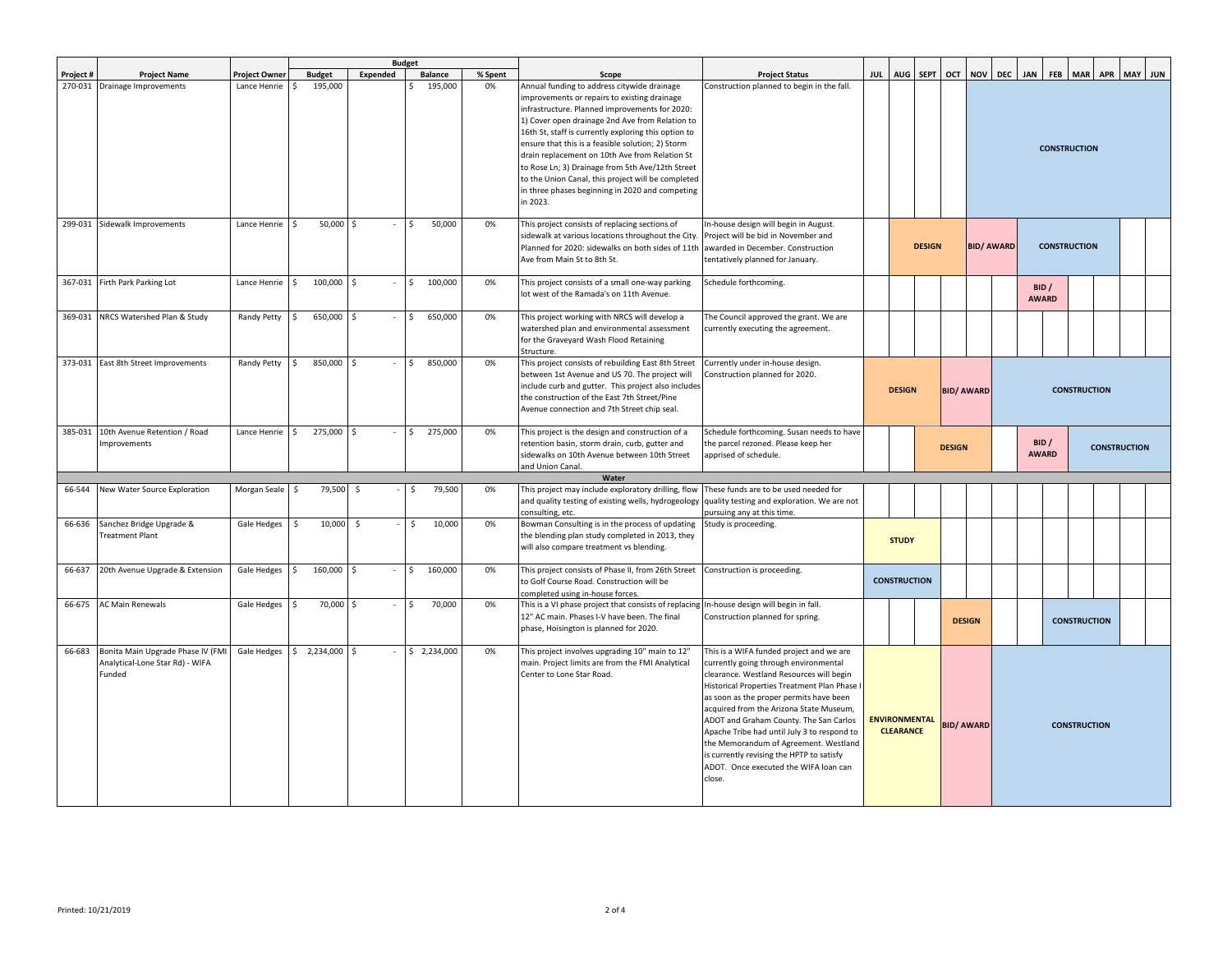|           |                                   |                 |                             |                    | <b>Budget</b>  |         |                                                                                       |                                                                                        |  |                  |                   |                   |                     |                     |                     |                     |                 |                    |  |
|-----------|-----------------------------------|-----------------|-----------------------------|--------------------|----------------|---------|---------------------------------------------------------------------------------------|----------------------------------------------------------------------------------------|--|------------------|-------------------|-------------------|---------------------|---------------------|---------------------|---------------------|-----------------|--------------------|--|
| Project # | <b>Project Name</b>               | Project Owner   | <b>Budget</b>               | Expended           | <b>Balance</b> | % Spent | Scope                                                                                 | <b>Project Status</b>                                                                  |  |                  | JUL AUG SEPT      | OCT NOV DEC       |                     |                     | <b>JAN</b>          | <b>FEB</b>          | MAR APR MAY JUN |                    |  |
| 66-698    | East Lebanon Main Extension       | Engineering     | 75,000<br>\$                | Ś                  | 75,000<br>Ś.   | 0%      | This project will include the design and                                              | The City contracted with Westland                                                      |  |                  |                   |                   |                     |                     |                     |                     |                 |                    |  |
|           |                                   |                 |                             |                    |                |         | construction of a main extension to provide water                                     | Resources in Feb 2018 to develop the                                                   |  |                  |                   |                   |                     |                     |                     |                     |                 |                    |  |
|           |                                   |                 |                             |                    |                |         | service to an unincorporated area in the Lebanon                                      | Preliminary Engineering Report in                                                      |  |                  |                   |                   |                     |                     |                     |                     |                 |                    |  |
|           |                                   |                 |                             |                    |                |         | Rd/US 191 vicinity.                                                                   | accordance with USDA requirements. The                                                 |  |                  |                   |                   |                     |                     |                     |                     |                 |                    |  |
|           |                                   |                 |                             |                    |                |         |                                                                                       | report covers two projects, East Lebanon                                               |  |                  |                   |                   |                     |                     |                     |                     |                 |                    |  |
|           |                                   |                 |                             |                    |                |         |                                                                                       | and East Valley Sanchez Road. USDA                                                     |  |                  |                   |                   |                     |                     |                     |                     |                 |                    |  |
|           |                                   |                 |                             |                    |                |         |                                                                                       | reviewed the draft report and provided                                                 |  |                  |                   |                   |                     |                     |                     |                     |                 |                    |  |
|           |                                   |                 |                             |                    |                |         |                                                                                       | comments in April 2019. The City and<br>Westland are currently working to address      |  | <b>PER</b>       |                   |                   |                     |                     |                     |                     |                 |                    |  |
|           |                                   |                 |                             |                    |                |         |                                                                                       | those comments which pertain to the                                                    |  |                  |                   |                   |                     |                     |                     |                     |                 |                    |  |
|           |                                   |                 |                             |                    |                |         |                                                                                       | Sanchez Road portion and submit the final                                              |  |                  |                   |                   |                     |                     |                     |                     |                 |                    |  |
|           |                                   |                 |                             |                    |                |         |                                                                                       | PER for approval. The next step for East                                               |  |                  |                   |                   |                     |                     |                     |                     |                 |                    |  |
|           |                                   |                 |                             |                    |                |         |                                                                                       | Lebanon is to draft an                                                                 |  |                  |                   |                   |                     |                     |                     |                     |                 |                    |  |
|           |                                   |                 |                             |                    |                |         |                                                                                       | agreement/temporary construction                                                       |  |                  |                   |                   |                     |                     |                     |                     |                 |                    |  |
|           |                                   |                 |                             |                    |                |         |                                                                                       | easement and obtain signatures from                                                    |  |                  |                   |                   |                     |                     |                     |                     |                 |                    |  |
|           |                                   |                 |                             |                    |                |         |                                                                                       | potential water users.                                                                 |  |                  |                   |                   |                     |                     |                     |                     |                 |                    |  |
|           |                                   |                 |                             |                    |                |         |                                                                                       |                                                                                        |  |                  |                   |                   |                     |                     |                     |                     |                 |                    |  |
| 66-702    | East Valley Sanchez Road Upgrade  | Engineering     | 350,000<br>\$               | Ŝ.                 | 350,000        | 0%      | This project consists of a main upgrade from the                                      | The City contracted with Westland                                                      |  |                  |                   |                   |                     |                     |                     |                     |                 |                    |  |
|           |                                   |                 |                             |                    |                |         | upper Sanchez area to the Sanchez Bridge.                                             | Resources in Feb 2018 to develop the                                                   |  |                  |                   |                   |                     |                     |                     |                     |                 |                    |  |
|           |                                   |                 |                             |                    |                |         | Feasibility study and design planned for 2019.                                        | Preliminary Engineering Report in                                                      |  |                  |                   |                   |                     |                     |                     |                     |                 |                    |  |
|           |                                   |                 |                             |                    |                |         |                                                                                       | accordance with USDA requirements. USDA                                                |  | <b>PER</b>       |                   |                   |                     |                     |                     |                     |                 |                    |  |
|           |                                   |                 |                             |                    |                |         |                                                                                       | reviewed the draft report and provided                                                 |  |                  |                   |                   |                     |                     |                     |                     |                 |                    |  |
|           |                                   |                 |                             |                    |                |         |                                                                                       | comments in April 2019. The City and                                                   |  |                  |                   |                   |                     |                     |                     |                     |                 |                    |  |
|           |                                   |                 |                             |                    |                |         |                                                                                       | Westland are currently working to address<br>the comments and submit the final PER for |  |                  |                   |                   |                     |                     |                     |                     |                 |                    |  |
|           |                                   |                 |                             |                    |                |         |                                                                                       | approval.                                                                              |  |                  |                   |                   |                     |                     |                     |                     |                 |                    |  |
| 66-710    | Bonita Main Upgrade Phase V (Lone |                 | Gale Hedges \$ 3,375,000 \$ |                    | \$3,375,000    | 0%      | This project involves upgrading 10" main to 12"                                       | City crews potholing project limits,                                                   |  |                  |                   |                   |                     |                     |                     |                     |                 |                    |  |
|           | Star Rd - Hwy 191) WIFA Funded    |                 |                             |                    |                |         | main. Project limits are from the Lone Star Rd/                                       | potholing is approximately 65% complete.                                               |  |                  |                   |                   |                     |                     |                     |                     |                 |                    |  |
|           |                                   |                 |                             |                    |                |         | Hwy 70 to Hwy 191.                                                                    | This information will be turned over to                                                |  |                  | <b>DESIGN</b>     |                   |                     |                     |                     |                     |                 |                    |  |
|           |                                   |                 |                             |                    |                |         |                                                                                       | Bowman so they can complete the design.                                                |  |                  |                   |                   |                     |                     |                     |                     |                 |                    |  |
|           |                                   |                 |                             |                    |                |         |                                                                                       |                                                                                        |  |                  |                   |                   |                     |                     |                     |                     |                 |                    |  |
| 66-713    | 1st Avenue Upgrade                | Gale Hedges     | \$<br>80,000                | $\ddot{\varsigma}$ | 80,000<br>Ś.   | 0%      | This project consists of upgrading an existing 10"                                    | We are requesting a fee proposal from                                                  |  |                  |                   |                   |                     |                     |                     |                     |                 |                    |  |
|           |                                   |                 |                             |                    |                |         | DIP with 12" C900. The project limits are 1st                                         | Bowman for design.                                                                     |  |                  |                   | <b>DESIGN</b>     |                     |                     |                     |                     |                 |                    |  |
|           |                                   |                 |                             |                    |                |         | Avenue between Cox Lane and Church Street.                                            |                                                                                        |  |                  |                   |                   |                     |                     |                     |                     |                 |                    |  |
| 66-726    | Graham Canal Well Pipeline        | Morgan Seale    | 215,000<br>Ŝ                | Ś                  | 215,000<br>Ś.  | 0%      | Design planned for 2020.<br>This project consists of exploring the option of          | We are currently in the process of trying to                                           |  |                  |                   |                   |                     |                     |                     |                     |                 |                    |  |
|           |                                   |                 |                             |                    |                |         | exchanging one of our existing wells not suitable                                     | reach an agreement to install                                                          |  |                  |                   |                   |                     |                     |                     |                     |                 |                    |  |
|           |                                   |                 |                             |                    |                |         | for potable water with the Graham Canal                                               | nfrastructure. The agreement is currently                                              |  |                  |                   |                   |                     |                     |                     |                     |                 |                    |  |
|           |                                   |                 |                             |                    |                |         | Company for the Graham Canal Well. If this is a                                       | under review by the Graham Canal                                                       |  | <b>AGREEMENT</b> |                   |                   |                     |                     |                     |                     |                 |                    |  |
|           |                                   |                 |                             |                    |                |         | feasible option, 500 linear feet of pipeline will                                     | Irrigation District.                                                                   |  |                  |                   |                   |                     |                     |                     |                     |                 |                    |  |
|           |                                   |                 |                             |                    |                |         | need to be constructed to connect to our system.                                      |                                                                                        |  |                  |                   |                   |                     |                     |                     |                     |                 |                    |  |
|           |                                   |                 |                             |                    |                |         |                                                                                       |                                                                                        |  |                  |                   |                   |                     |                     |                     |                     |                 |                    |  |
| 66-729    | Rowley Upgrade and Booster        | Gale Hedges \$  | 188,800 \$                  |                    | 188,800<br>\$  | 0%      | This project consists of the renewal of                                               | We are requesting a fee proposal from                                                  |  |                  |                   |                   |                     |                     |                     |                     |                 |                    |  |
|           | <b>Building</b>                   |                 |                             |                    |                |         | approximately 6800 If of 8" & 12" main and the                                        | Bowman for design.                                                                     |  |                  |                   |                   | <b>DESIGN</b>       |                     |                     |                     |                 |                    |  |
|           |                                   |                 |                             |                    |                |         | construction of a booster building. Design<br>planned for 2020, construction in 2021. |                                                                                        |  |                  |                   |                   |                     |                     |                     |                     |                 |                    |  |
| 66-730    | Well Building Rehabilitation:     | Morgan Seale    | 50,000<br>I\$               | Ŝ.                 | 50,000         | 0%      | This project includes a rehab of all of the well                                      | In-house design will begin in August.                                                  |  |                  |                   |                   |                     |                     |                     |                     |                 |                    |  |
|           | Kempton A                         |                 |                             |                    |                |         | components, including the building, pump,                                             | Construction planned for November.                                                     |  | <b>DESIG</b>     | <b>INFORMAL</b>   |                   | <b>CONSTRUCTI</b>   |                     |                     |                     |                 |                    |  |
|           |                                   |                 |                             |                    |                |         | chlorine injection system and SCADA. Kempton A                                        |                                                                                        |  | N                | <b>BID</b>        |                   | ON                  |                     |                     |                     |                 |                    |  |
|           |                                   |                 |                             |                    |                |         | planned for 2020.                                                                     |                                                                                        |  |                  |                   |                   |                     |                     |                     |                     |                 |                    |  |
|           |                                   |                 |                             |                    |                |         | Wastewater                                                                            |                                                                                        |  |                  |                   |                   |                     |                     |                     |                     |                 |                    |  |
| 67-613    | Manhole Rehabilitation            | Gale Hedges     | 309,000 \$<br>$\mathsf{S}$  |                    | 309,000        | 0%      | This project is the rehabilitation of approximately                                   | Project will be bid in September, awarded                                              |  |                  |                   |                   |                     | <b>CONSTRUCTION</b> |                     |                     |                 |                    |  |
|           |                                   |                 |                             |                    |                |         | 100 sewer manholes annually.                                                          | in October, construction taking place in                                               |  |                  | <b>BID/ AWARD</b> |                   |                     |                     |                     |                     |                 |                    |  |
| 67-667    | Reclaimed Water Pipeline Project  | Lance Henrie \$ | 500,000                     | \$                 | 500,000        | 0%      | Construction of the storage pond and pump                                             | November-January.<br>Pond grading will be completed using in-                          |  |                  |                   |                   |                     |                     |                     |                     |                 |                    |  |
|           |                                   |                 |                             |                    |                |         | nstallation.                                                                          | house personnel. The liner construction will                                           |  |                  |                   |                   | <b>POND GRADING</b> |                     |                     |                     | BID /           | <b>LINER CONST</b> |  |
|           |                                   |                 |                             |                    |                |         |                                                                                       | be bid.                                                                                |  |                  |                   |                   |                     |                     |                     |                     | <b>AWARD</b>    |                    |  |
| 67-731    | Sewer Main Upgrades               | Gale Hedges \$  | 395,000                     | <b>S</b>           | 395,000<br>Ś.  | 0%      | This project consists of the design and                                               | Issued a PO and task order to Bowman to                                                |  |                  |                   |                   |                     |                     |                     |                     |                 |                    |  |
|           |                                   |                 |                             |                    |                |         | construction of a diversion manhole at 14th Ave                                       | begin design.                                                                          |  |                  |                   |                   |                     |                     |                     |                     |                 |                    |  |
|           |                                   |                 |                             |                    |                |         | and Stone Willow and the upgrade of a 200ft                                           |                                                                                        |  |                  | <b>DESIGN</b>     | <b>BID/ AWARD</b> |                     |                     |                     | <b>CONSTRUCTION</b> |                 |                    |  |
|           |                                   |                 |                             |                    |                |         | section of main on 20th Street west of 1st                                            |                                                                                        |  |                  |                   |                   |                     |                     |                     |                     |                 |                    |  |
|           |                                   |                 |                             |                    |                |         | Avenue.<br><b>Wastewater Treatment Plant</b>                                          |                                                                                        |  |                  |                   |                   |                     |                     |                     |                     |                 |                    |  |
| 67-664    | Capital Maintenance               | Morgan Seale \$ | 350,000                     | Ŝ.                 | 350,000        | 0%      | Capital maintenance planned for 2020: aerator 4                                       | Ongoing maintenance.                                                                   |  |                  |                   |                   |                     |                     |                     |                     |                 |                    |  |
|           |                                   |                 |                             |                    |                |         | and 2; gear boxes, partial SCADA upgrade;                                             |                                                                                        |  |                  |                   |                   |                     |                     |                     |                     |                 |                    |  |
|           |                                   |                 |                             |                    |                |         | emergency items as needed.                                                            |                                                                                        |  |                  |                   |                   |                     |                     |                     |                     |                 |                    |  |
|           |                                   |                 |                             |                    |                |         | Gas                                                                                   |                                                                                        |  |                  |                   |                   |                     |                     |                     |                     |                 |                    |  |
| 68-714    | Main Renewals: Jensen Addition    | Raymond         | 70,000                      | 2,086<br>Ś         | 67,914         | 3%      | The main renewal consists of replacing steel                                          | Construction will be completed by in-house                                             |  |                  |                   |                   |                     |                     |                     |                     |                 |                    |  |
|           | Phase II                          | Osornio         |                             |                    |                |         | mains with polyethylene pipe.                                                         | crews and is planned to begin in August.                                               |  |                  |                   |                   |                     |                     | <b>CONSTRUCTION</b> |                     |                 |                    |  |
|           |                                   |                 |                             |                    |                |         |                                                                                       |                                                                                        |  |                  |                   |                   |                     |                     |                     |                     |                 |                    |  |